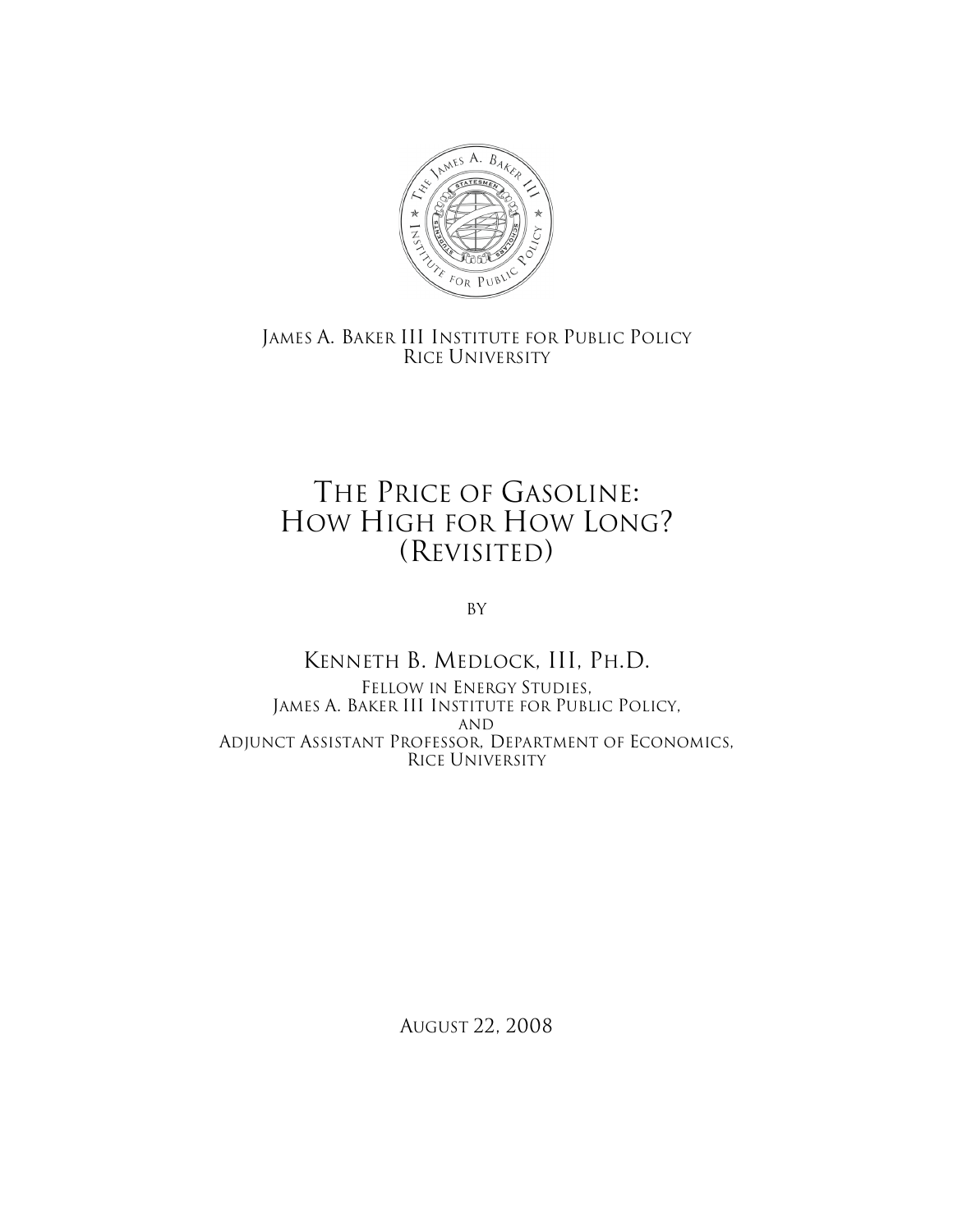THE FOLLOWING OPINION PIECE WAS WRITTEN BY A RESEARCHER, FELLOW OR SCHOLAR. THE RESEARCH AND VIEWS EXPRESSED IN THIS OPINION PIECE ARE THOSE OF THE INDIVIDUAL(S), AND DO NOT NECESSARILY REPRESENT THE VIEWS OF THE JAMES A. BAKER III INSTITUTE FOR PUBLIC POLICY.

© 2008 BY THE JAMES A. BAKER III INSTITUTE FOR PUBLIC POLICY OF RICE UNIVERSITY

THIS MATERIAL MAY BE QUOTED OR REPRODUCED WITHOUT PRIOR PERMISSION, PROVIDED APPROPRIATE CREDIT IS GIVEN TO THE AUTHOR AND THE JAMES A. BAKER III INSTITUTE FOR PUBLIC POLICY.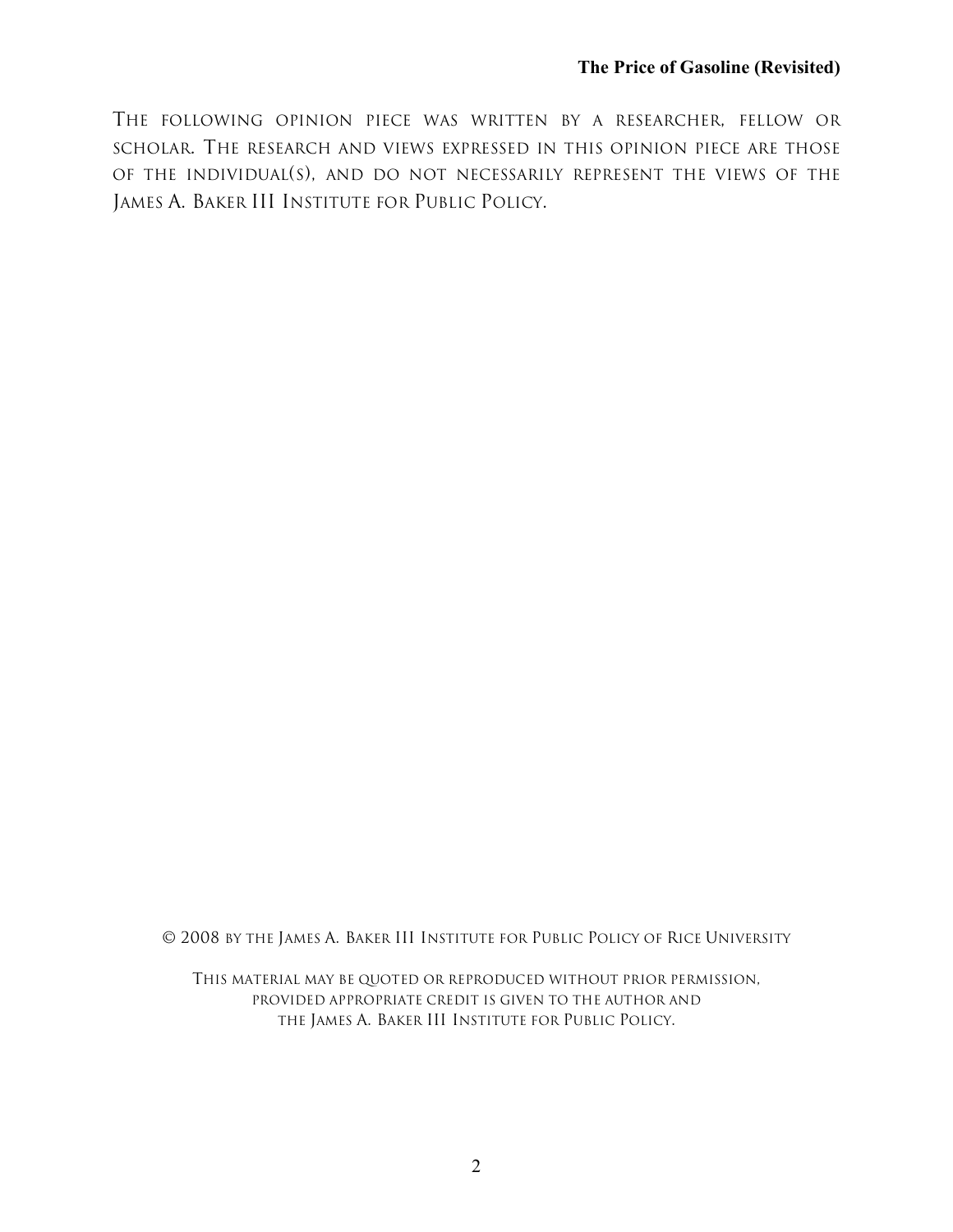Gasoline prices are the most widely covered petroleum product price in the media. We often see stories in the media that ask the question, "Who is to blame for high prices at the pump?" The anger expressed on the local news by the gasoline station patron who is upset about the price of gasoline as he fills up his large, low-efficiency sport utility vehicle is almost comical, but his anger is not entirely misguided. The fact is that no single party is to blame for high prices, and understanding why prices are so high is not simple. Thus, it is important to ask, "What can be done to reduce gasoline prices?"

Higher prices lead to public outcry, much of which ends up directed at gasoline suppliers in the form of formal investigations and congressional hearings. This reaction can be a good thing because it can lead to a more informed public and reinforce to suppliers that they should not attempt to manipulate the market, which can be done more easily when the supply-demand balance is tight. But, it is imperative that policy be designed to produce sustainable long-term solutions, regardless of what is politically popular.

Understanding what to do about high gasoline prices requires an understanding of why prices are high in the first place. The mechanics of retail gasoline prices are fairly straightforward and can be expressed as a sum of crude oil prices, refining costs, state and federal taxes, distribution and marketing costs, and station premiums related to the cost of operation (property lease rates, labor costs, etc.). In fact, research indicates that there is a stable, long-run relationship between crude oil and gasoline prices, meaning that the price of crude oil is the single most important determinant of the pump price of gasoline. Of course, crude oil only sets the baseline for gasoline price and does not explain short-term changes in gasoline price. Higher seasonal demand, low inventories, competition for imports and reduced operational refining capacity can all lead to short-term increases in gasoline prices.

In the past five years, we have seen the price of crude oil increase almost fourfold, which is the primary reason gasoline prices recently reached levels almost three times higher than just five years ago. Much of this can be attributed to strong growth in global crude oil demand, driven largely by demand growth for transportation fuels, such as gasoline, over the past 15 years. In the U.S. in particular, an ancillary impact of strong gasoline demand growth has been that seasonal swings in gasoline prices have become more pronounced. This is because as gasoline demand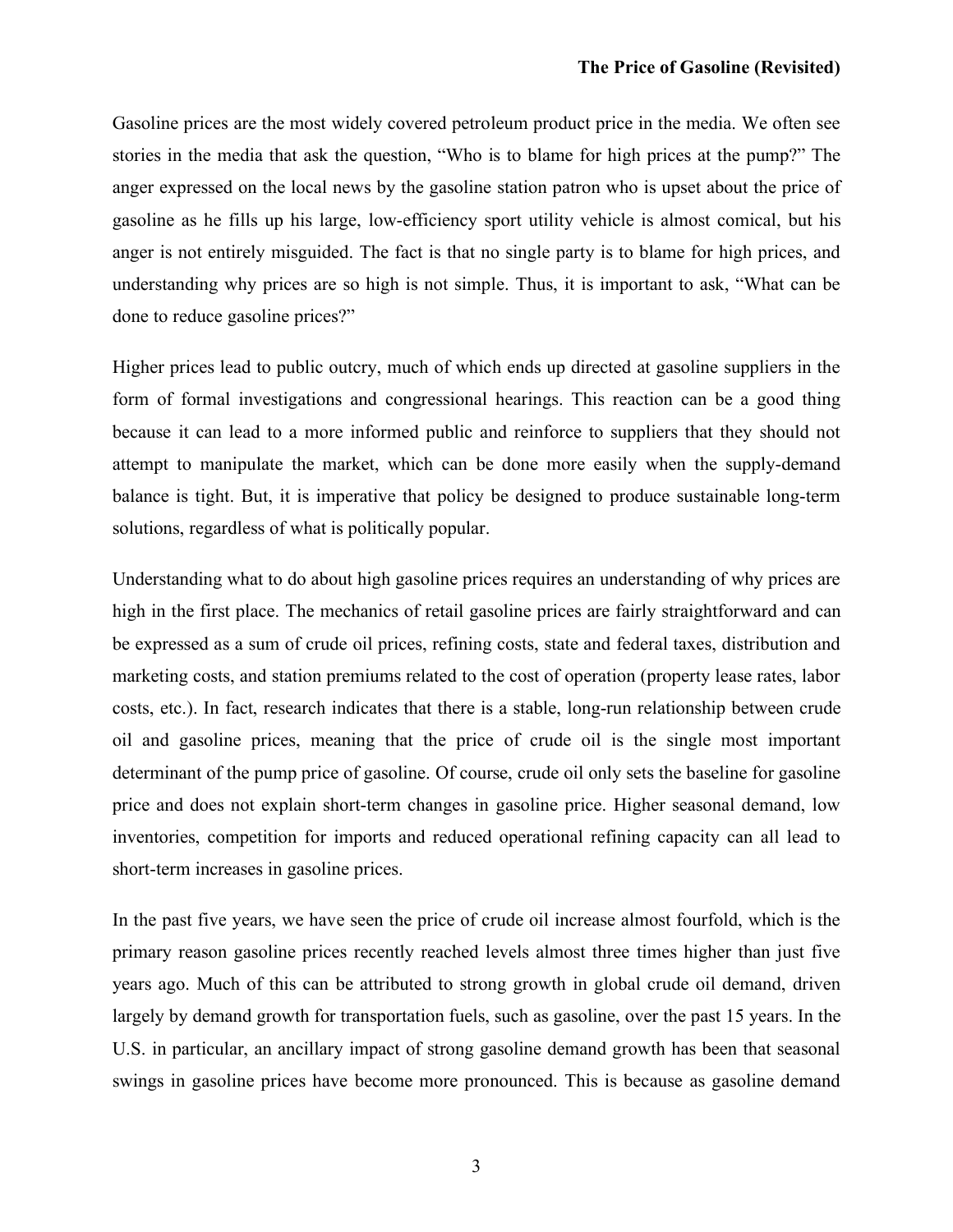has grown, neither domestic refinery capacity nor gasoline inventories have appreciably increased. Although domestic refinery capacity has increased by roughly 10 percent in the past 15 years due to expansions at existing refineries, this is not enough to keep up with seasonal demand changes. As a result, we have had to rely increasingly on imports to meet seasonal increases in demand.

Prior to Memorial Day 2007, gasoline prices rose substantially, which prompted a public outcry. The price increase was influenced by the fact that the amount of gasoline available for import was reduced due to international refinery problems. In fact, year-on-year imports were down by up to 10 percent in the first half of 2007 despite the fact that gasoline prices were substantially higher. In sum, strong demand growth along with insufficient domestic refinery capacity and inventories resulted in the U.S. gasoline market becoming tighter, with imports playing a more important role in the U.S. supply-demand balance. This, in turn, increased our exposure to factors affecting international refinery capacity and demand. Gasoline demand in 2008 is sharply down as high prices have had an impact on consumers. This has served to mask some of the factors that contributed to a tight gasoline market in 2007.

Unfortunately, there is no single best approach to lowering gasoline prices. Building more refineries could help lower domestic gasoline price *volatility*, but it will not lower the baseline level of gasoline prices, which is determined in the global crude oil market. Moreover, gasoline is a fungible commodity, so its price is a function of global refining capacity, not just U.S. refining capacity. In order to achieve lower prices in the longer term, it is imperative that demand growth in the United States be curbed long term. This would reduce the need for additional refining capacity and serve to reduce seasonal price volatility. Lower demand would also contribute to a lower price level. Many have pointed to growing demand in Asia as the culprit for recent high prices, but the United States consumes 33 percent of the world's road transportation fuel. Thus, American demand has a strong influence on the world price of oil.

The most powerful tool we have for lowering both the level and volatility of gasoline prices is conservation. Research indicates that the price of gasoline during 2008 has, in fact, been lower than it would otherwise have been due to reduced demand. This is evident from the lack of profitability in the U.S. refining business (due to low refining margins), which was so lucrative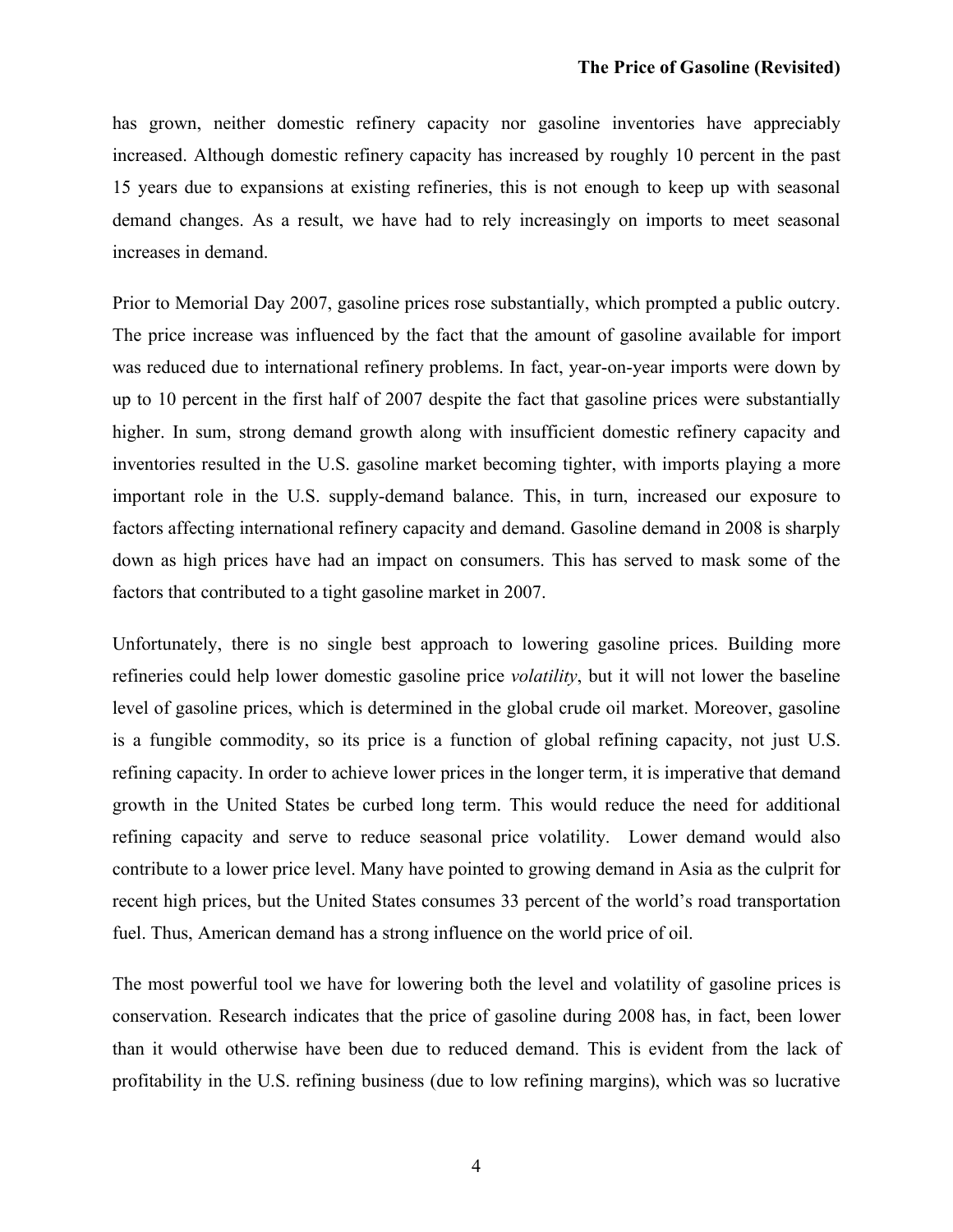just a year ago. To emphasize the power of conservation, if the average American could reduce his or her automobile travel by 35 miles per week, or five miles per day, U.S. gasoline consumption would be reduced by 12 percent, or about 1.3 million barrels per day of oil. This would have a staggering effect on gasoline prices and, ultimately, the price of oil. Such a reduction could be facilitated though options such as car pooling, increased use of public transportation or telecommuting.

A gasoline tax and/or higher mandates for fuel efficiency are means of achieving lower demand in the longer term. The price inelasticity of gasoline demand means that the size of the tax necessary to induce a particular reduction in demand is uncertain. In addition, there is concern that a tax could be regressive in the short term, especially for low-income households that have no viable public transportation option. Nevertheless, permanently altering price via a tax would encourage people to increase fuel efficiency and seek alternative transportation options. In regard to higher fuel efficiency mandates via CAFE standards, the effects of higher-efficiency regulations will take time to fully influence consumption because new standards only apply to new vehicles. Nevertheless, they will ultimately serve to lower demand growth and ease the supply-demand balance. In addition, it is important that provisions in the CAFE standards do not allow vehicles to receive higher fuel efficiency ratings than they actually achieve (which has been the case with alternative vehicle credits) in order for the regulations to have full impact.

Supply-side options aimed at lowering price, such as opening the Alaskan National Wildlife Refuge (ANWR) and/or the Outer Continental Shelf (OCS) for drilling and adopting alternative fuels such as ethanol and/or coal-to-liquids are potentially viable solutions, but they do nothing to stem the tide of demand. Thus, future generations will have to solve the same problems we are talking about today because eventually demand will outgrow even those supply options. This is not to say we should not pursue supply-side solutions as part of a portfolio of options; rather, the intelligent approach would be to consider them as part of a broader approach. But, we must recognize that they alone will not solve the problems we are facing.

So what should we take from all of this? Efforts to reduce demand through both conservation and efficiency should be engaged fully. This, combined with alternative fuels and greater domestic production capacity, would lower prices in a sustainable manner. Thus, a familiar lesson from